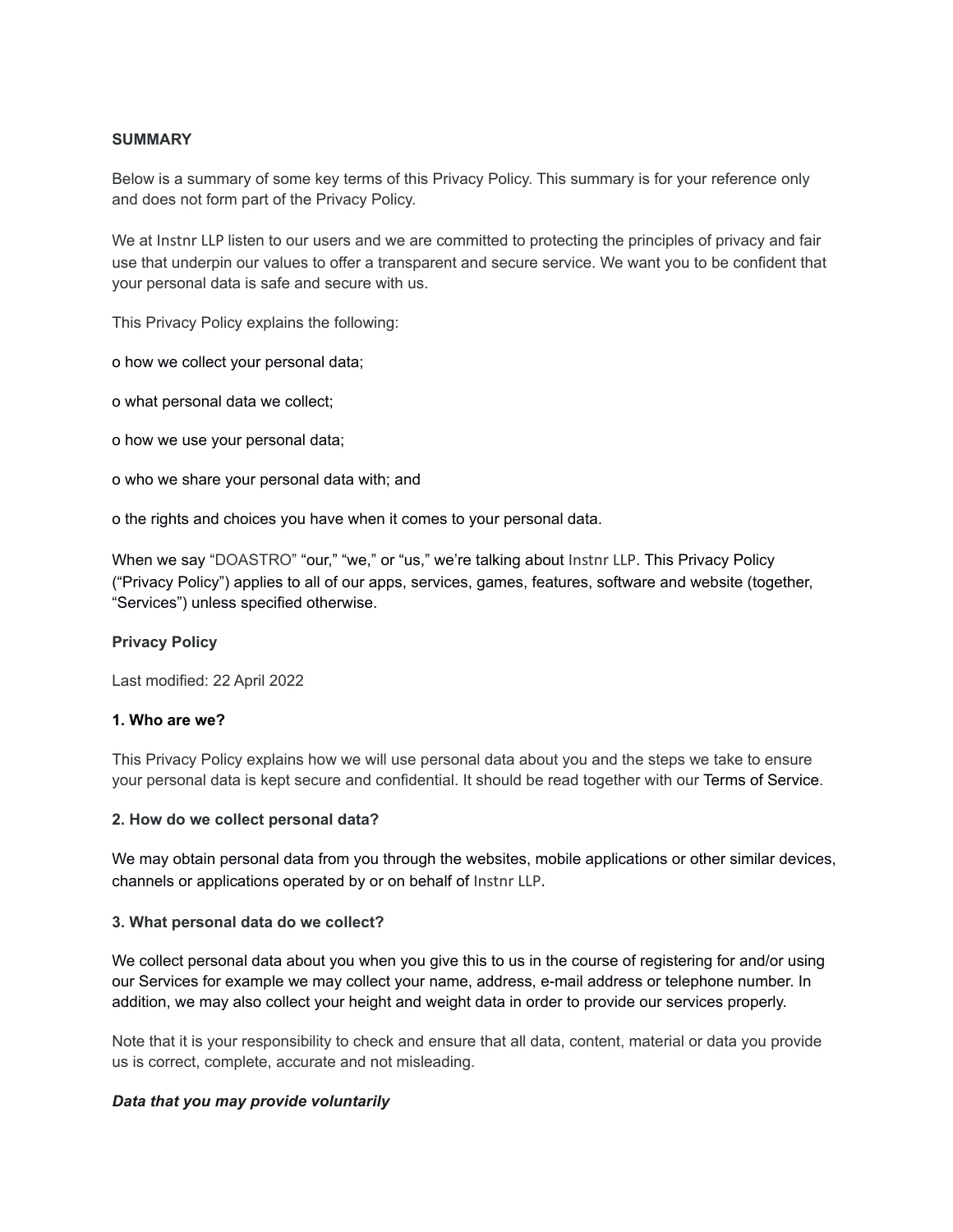Certain parts of our Services may ask you to provide personal data voluntarily. For example, we will ask for certain data in order for you to register for an account with us, to begin using our Services, to subscribe to marketing communications from us, and/or to submit enquiries to us, such as:

The personal data that you are asked to provide, and the reasons why you are asked to provide it, we will try to explain to you at the point we ask you to provide your personal data.

- Contact and correspondence data (such as name and email address);
- User name and password;
- Profile data (such as profile photo and biography); and
- Other data you choose to give us (such as data to identify a lost account).

#### *Data that may be collected automatically*

When you use our Services, we may also collect data automatically from you and/or your device which may be considered personal data under applicable data protection laws, such as:

- Data and analytics about your use of our Services;
- Your IP address and mobile device identifiers (such as your device ID, advertising ID, MAC address, IMEI);
- Data about your device, such as device name and operating system, browser type and language;
- Data we collect with cookies and similar technologies;
- Broad geographic location based on your IP address;
- Precise geo-location data (GPS, with your consent); and

• Data about your use of our Services, such as in application interaction and usage metrics. Advertising ID means Apple Identifier for Advertisers ("IDFA") on Apple and Google Advertising Identity ("GAID"). These are unique identifiers for mobile device that advertisers use for interest based advertising. They are consistent across all apps and thus allow cross-app tracking. On Apple you can opt-out this by choosing "limit ad tracking" option from privacy settings. On Google Android you can opt- out by choosing "Opt-out of interest based ads".

Advertising IDs are non-permanent, non-personal identifiers, which are uniquely associated with your device. Similar technologies include tracking pixels within ads. These technologies allow companies (including marketers and advertisers) to recognise your device when you use websites and applications.

Data about your device refers to data about your device type, device model, device maker, device operating system and its language or other technical data like screen size or processor, or combination of this data available from a device for a developer for checking the device compatibility with a particular application.

Some of this data may be collected using cookies and/or similar technologies (such as "SDKs" or software development kits), as explained further below.

#### *Data that we may obtain from third party sources*

We may receive personal data about you from third party sources. For example, if you clicked on an advertisement to direct you to one of our Services we may be provided with data from which ad-network and advertising campaign the install originated from.

You may choose to connect to our Services via your social media account. Exactly what data we receive from your social media will depend on your social media privacy settings, but it would typically include your basic public profile data such as: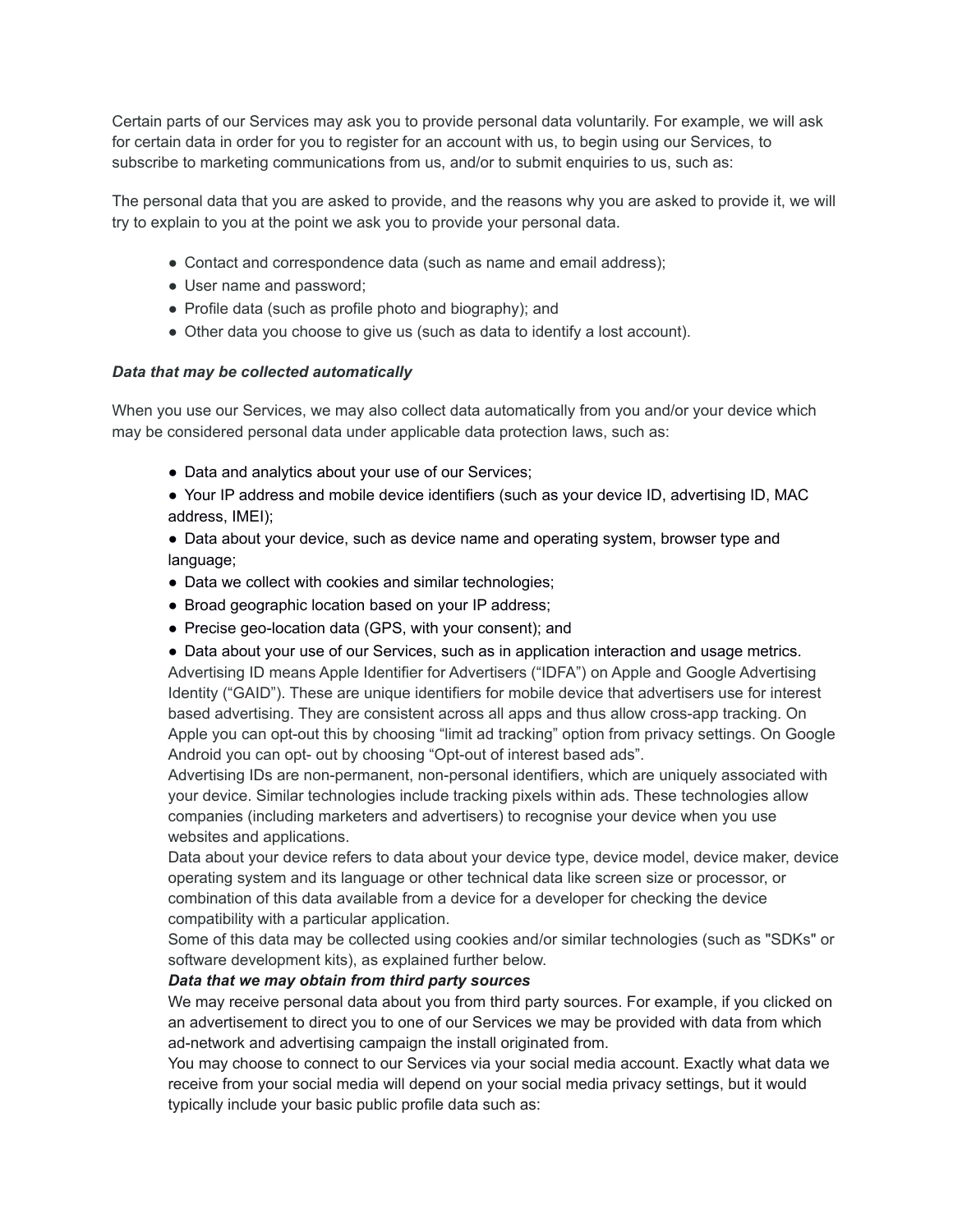- your username;
- profile picture;
- age range; and
- gender

The data that we may collect from our partners could include;

● Data we receive if you link a third-party tool with our Services (such as Facebook, Apple or Google);

- Demographic data (such as to determine the location of your IP address);
- Data to fight fraud (such as click fraud in advertising);
- Data from platforms that our Services run on (such as to verify payment); and

● Data for advertising and analytics purposes, so we can optimise the Services we deliver to you.

We do not request or intend to collect any special or sensitive categories of data such as any data **on health, race, religion, political opinions, sexual preferences or orientation.**

#### **4. How do we use your personal data?**

To **enable you to access and use** the Services. For example;

To create user accounts and profiles;

To provide you with the correct versions of our applications and/or games; and

To send you service related communications including confirmations, technical notices, updates, security alerts, and support or administrative messages to **personalise and improve** aspects of our Services. For example;

To respond to your customer support requests;

To receive error messages about any issues you / your device encounters with our Services to enable us to fix bugs and interoperability issues;

To detecting and preventing illegal activities;

To track application installs, for purposes of measuring the effect of our marketing campaigns; To conduct optional user feedback surveys;

To remember you next time you visit one of our Services; and

Communicate with you about promotions, rewards, upcoming events, and other news about products and services offered by us.

to **communicate** with you, including some or all of the following:

To provide you with in-app offers and rewards based on your interaction with our Services;

To serve you with relevant targeted advertisements;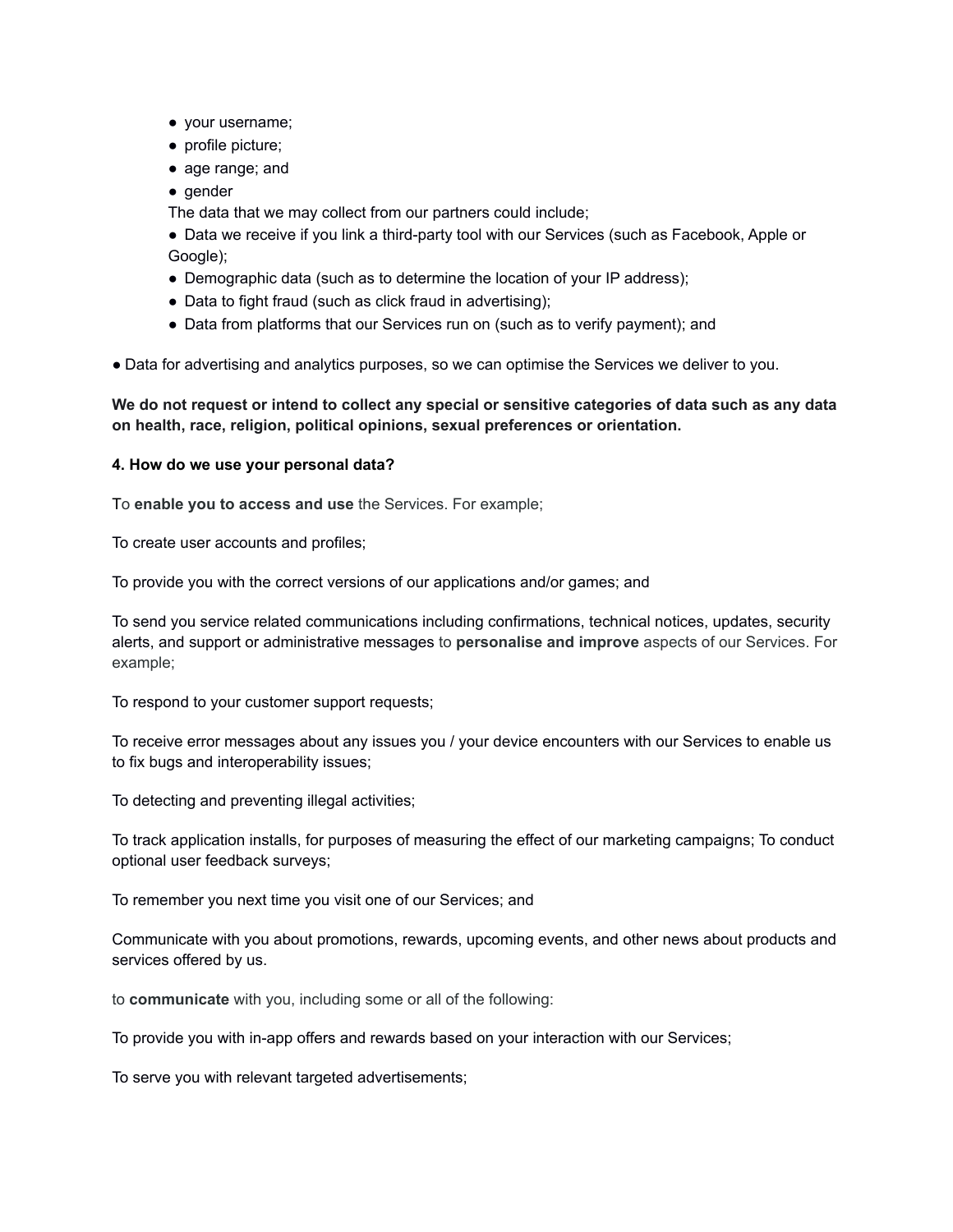To make you offers to purchase in-app items on discount based on your activity with our application and your purchase history; and

To send you marketing communications and/or newsletters if you have subscribed for them about rewards and promotions.

for **research,** such as analysing market trends and customer demographics;

To **comply** with legal obligations, including to prevent and/or detect fraud or provide disclosure to the authorities when required by applicable law.

## **5. Why do we process your personal data?**

We will only collect and use your personal data (as described in section 4) in accordance with data protection laws. Our grounds for processing your personal data are as follows:

**1. Consent –** Where necessary we will only collect and process your personal data if you have given your clear and affirmative consent for us to do so.

**2. Legitimate Interests –** We may use and process some of your personal data where we have sensible and legitimate business grounds for doing so. Under European privacy laws there is a concept of "legitimate interests" as a justification for processing your personal data. Our legitimate interests for processing your personal data are for us to enable you access and use of our Services, to communicate with you about our Services and to improve our Services.

### **6. Who do we share your personal data with?**

When you use any of our Services, we may only disclose your personal data to the following parties:

a) To our group companies,third party services providers and partnerswho provide data processing services to us. For example, to support the delivery of, provide functionality on, or help to enhance the security of our Services, or who otherwise process personal data for purposes that are described in this Privacy Policy or notified to you when we collect your personal data.

b) to any competent law enforcement body, regulatory, government agency, court or other third party where we believe disclosure is necessary.

c) to any other person with your consent to the disclosure.

A cookie is a very small text file placed on your computer or device. We and our partners use cookies and similar technologies to provide and personalise our Services, analyse use, target advertisements and prevent fraud. You can disable cookies in your browser settings, but some parts of our Services may then not function properly.

**Our Services are integrated with Apple Health which works in coordination with Apple Health Kit. The "Mindfulness Minutes" achieved within our Services by the user, will be processed to Apple** Health Kit. Please be aware that we do not keep these data nor we transfer it to third parties.

**7. What advertisements do we show on our Services?**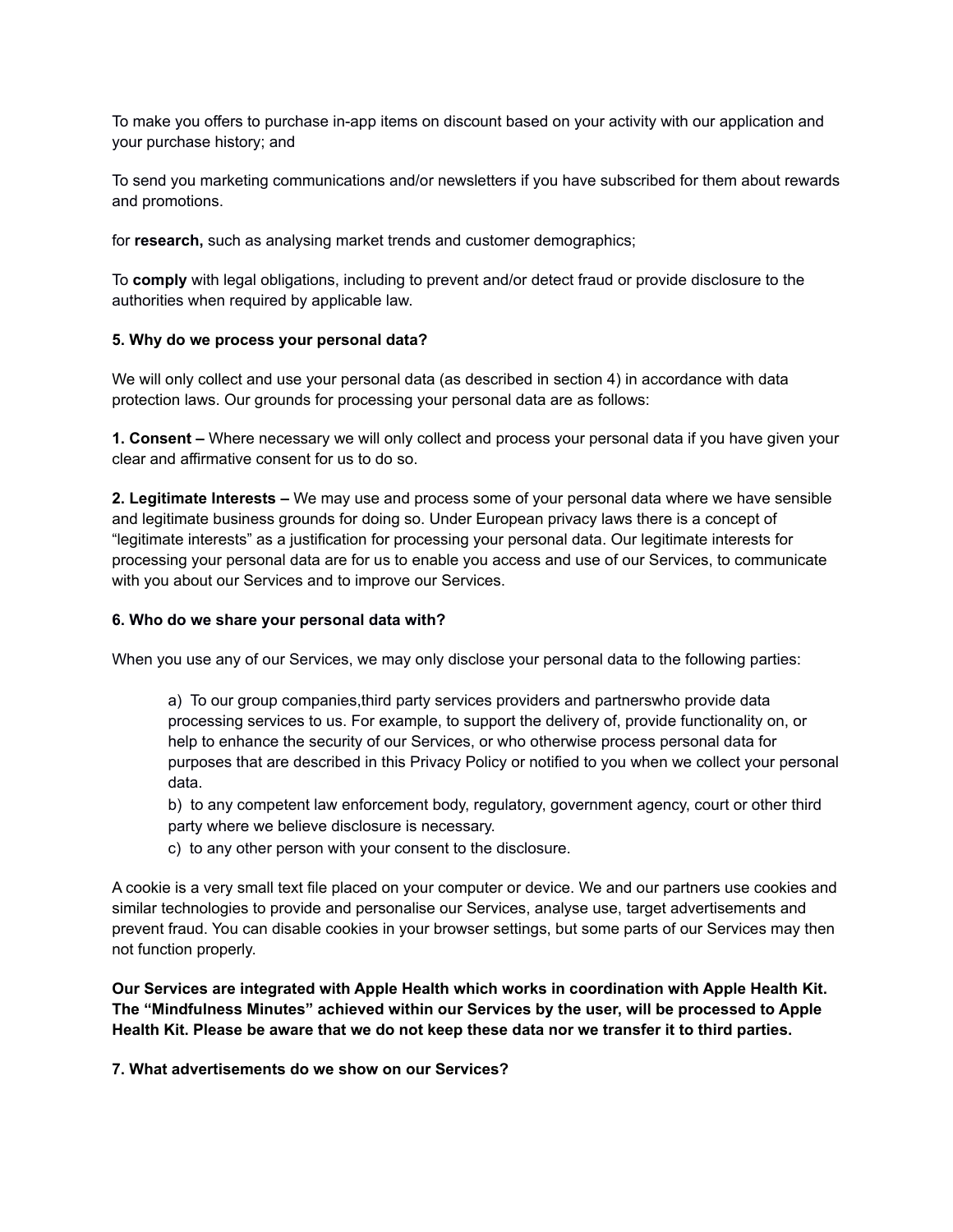The advertisements that you see displayed on our Services are delivered on our behalf by certain thirdparty advertising companies. No data which identifies you, for example your name, address, email address or telephone number, is used to provide this advertising. In order to display advertising most likely to be relevant to you, these third-party advertisers may place or recognise a unique cookie on your browser. This cookie does not collect personal data about you nor is it linked to any identifiable data about you. By using our Services, you are consenting to the use of these third-party cookies for these purposes.

If you would like more data about online advertisements and your choices about how this data may be used by these companies, please find more data here **http://www.youronlinechoices.com/uk/yourad-choices**.

# **8. What steps do we take to keep your personal data safe?**

Your personal data's security is very important to us. This is why, where it's appropriate, we use HTTPS to help keep data about you secure. However, no data transmission over the internet can be guaranteed to be totally secure.

We do our best to keep the data you disclose to us secure. However, we can't guarantee or warrant the security of any data which you send to us, and you do so at your own risk. By using our Services, you accept the inherent risks of providing data online and will not hold us responsible for any breach of security.

# **9. How long do we keep your personal data?**

Unless a longer retention period is required or permitted by law, we will only retain your personal data only for as long as reasonably necessary to fulfil the purposes outlined in this Privacy Policy and for our legitimate business interests, such as to comply with our legal obligations, resolve disputes, and enforce our agreements. We will for example periodically de-identify unused user accounts and regularly review our data sets.

*We want to remind you that we do not keep your "Mindfulness Minutes" data within our organization.*

# **10. Do we transfer your personal data outside of the country you are resident?**

Our Services are global by nature and your personal data may be transferred to, and processed in, countries other than the country in which you are resident. These countries may have data protection laws that are different to the laws of your country. We take steps to ensure adequate safeguards are in place to protect your data as explained in our Privacy Policy. Adequate safeguards that our partners may use include standard contractual clauses approved by EU Commission and the Privacy Shield certification in case of transfers to the USA.

## **11. Age Limits**

We do not knowingly collect or solicit personal data about or direct or target interest based advertising to anyone under the age of 13 or knowingly allow such persons to use our Services. If you are under 13, please do not send any data about yourself to us, including your name, address, telephone number, or email address. No one under the age of 13 should provide us any personal data. If we learn that we have collected personal data about a child under age 13, we will delete that data as soon as it is practicably possible.